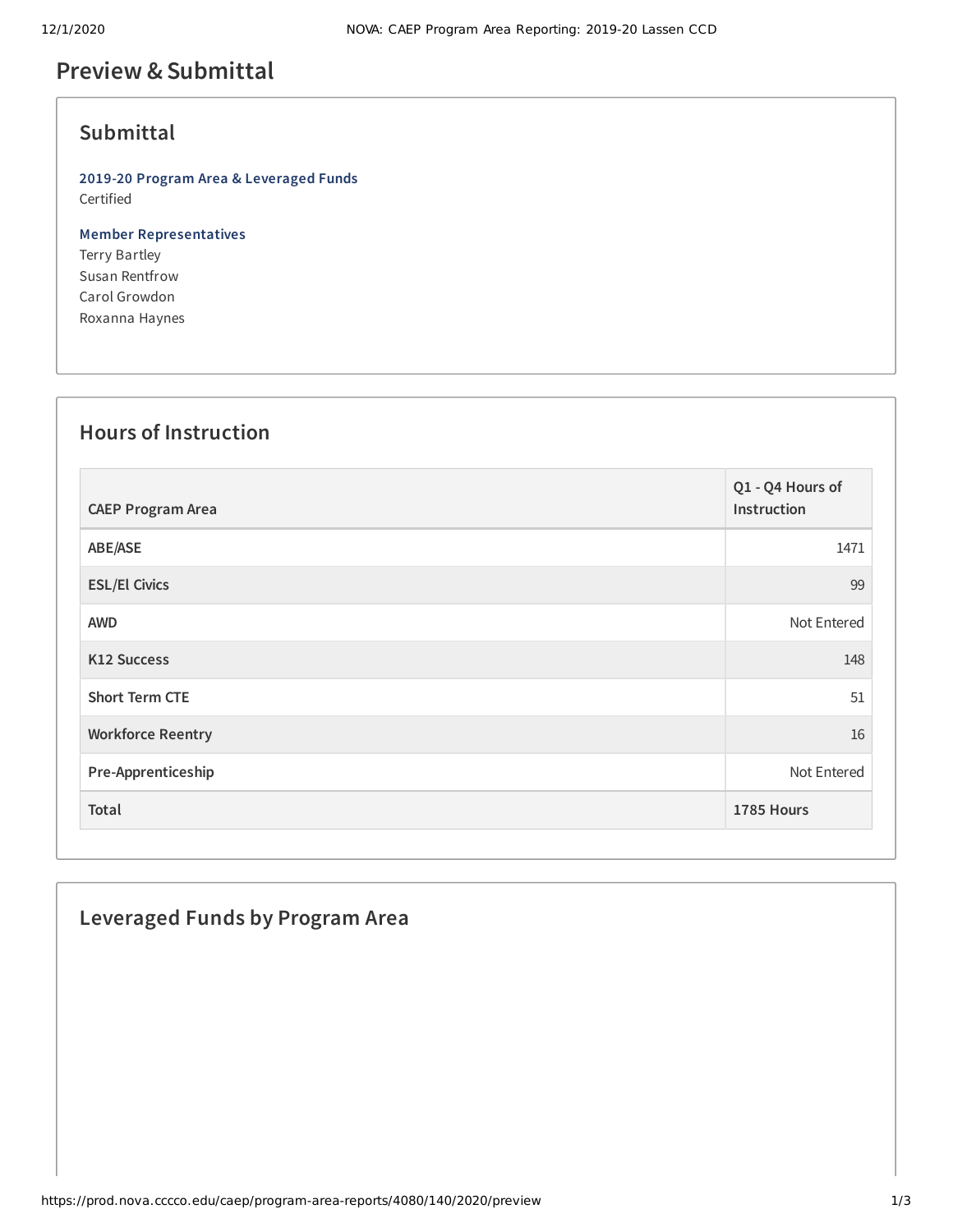12/1/2020 NOVA: CAEP Program Area Reporting: 2019-20 Lassen CCD

| Fund                                         | <b>ABE/ASE</b>        | ESL/El<br><b>Civics</b> | <b>AWD</b>            | K12<br><b>Success</b> | <b>Short</b><br><b>Term CTE</b> | Workforce<br>Reentry | Pre-<br>Apprenticeship | <b>Totals</b> |
|----------------------------------------------|-----------------------|-------------------------|-----------------------|-----------------------|---------------------------------|----------------------|------------------------|---------------|
| California Adult<br><b>Education Program</b> | \$11,629              | \$5,000                 | \$0                   | \$7,800               | \$15,331                        | \$800                | \$0                    | \$40,560      |
| <b>CalWORKs</b>                              | Not<br>Entered        | Not<br>Entered          | <b>Not</b><br>Entered | Not<br>Entered        | Not<br>Entered                  | Not Entered          | Not Entered            | \$0           |
| <b>NonCredit</b>                             | \$15,235              | <b>Not</b><br>Entered   | <b>Not</b><br>Entered | <b>Not</b><br>Entered | Not<br>Entered                  | Not Entered          | Not Entered            | \$15,235      |
| <b>Perkins</b>                               | <b>Not</b><br>Entered | Not<br>Entered          | Not<br>Entered        | Not<br>Entered        | Not<br>Entered                  | Not Entered          | Not Entered            | \$0           |
| <b>LCFF</b>                                  | <b>Not</b><br>Entered | <b>Not</b><br>Entered   | <b>Not</b><br>Entered | <b>Not</b><br>Entered | <b>Not</b><br>Entered           | Not Entered          | Not Entered            | \$0           |
| Fees                                         | Not<br>Entered        | Not<br>Entered          | Not<br>Entered        | Not<br>Entered        | Not<br>Entered                  | Not Entered          | Not Entered            | \$0           |
| K12 Adult Ed Jail<br><b>Funds</b>            | <b>Not</b><br>Entered | <b>Not</b><br>Entered   | <b>Not</b><br>Entered | Not<br>Entered        | <b>Not</b><br>Entered           | Not Entered          | Not Entered            | \$0           |
| <b>WIOA II</b>                               | <b>Not</b><br>Entered | <b>Not</b><br>Entered   | Not<br>Entered        | Not<br>Entered        | <b>Not</b><br>Entered           | Not Entered          | Not Entered            | \$0           |
| <b>Contracted Services</b>                   | <b>Not</b><br>Entered | <b>Not</b><br>Entered   | <b>Not</b><br>Entered | Not<br>Entered        | <b>Not</b><br>Entered           | Not Entered          | Not Entered            | \$0           |
| <b>Totals</b>                                | \$26,864              | \$5,000                 | \$0                   | \$7,800               | \$15,331                        | \$800                | \$0                    | \$55,795      |

#### **Certification**

**25 Lassen-Modoc Adult Education Consortium - Primary Contact**

**Terry Bartley** Lassen College Comptroller [tbartley@lassencollege.edu](mailto:tbartley@lassencollege.edu)

**Carol Growdon** [cgrowdon@lassencollege.edu](mailto:cgrowdon@lassencollege.edu)

Approved by Carol Growdon

**12/01/2020 02:56 PM PST**